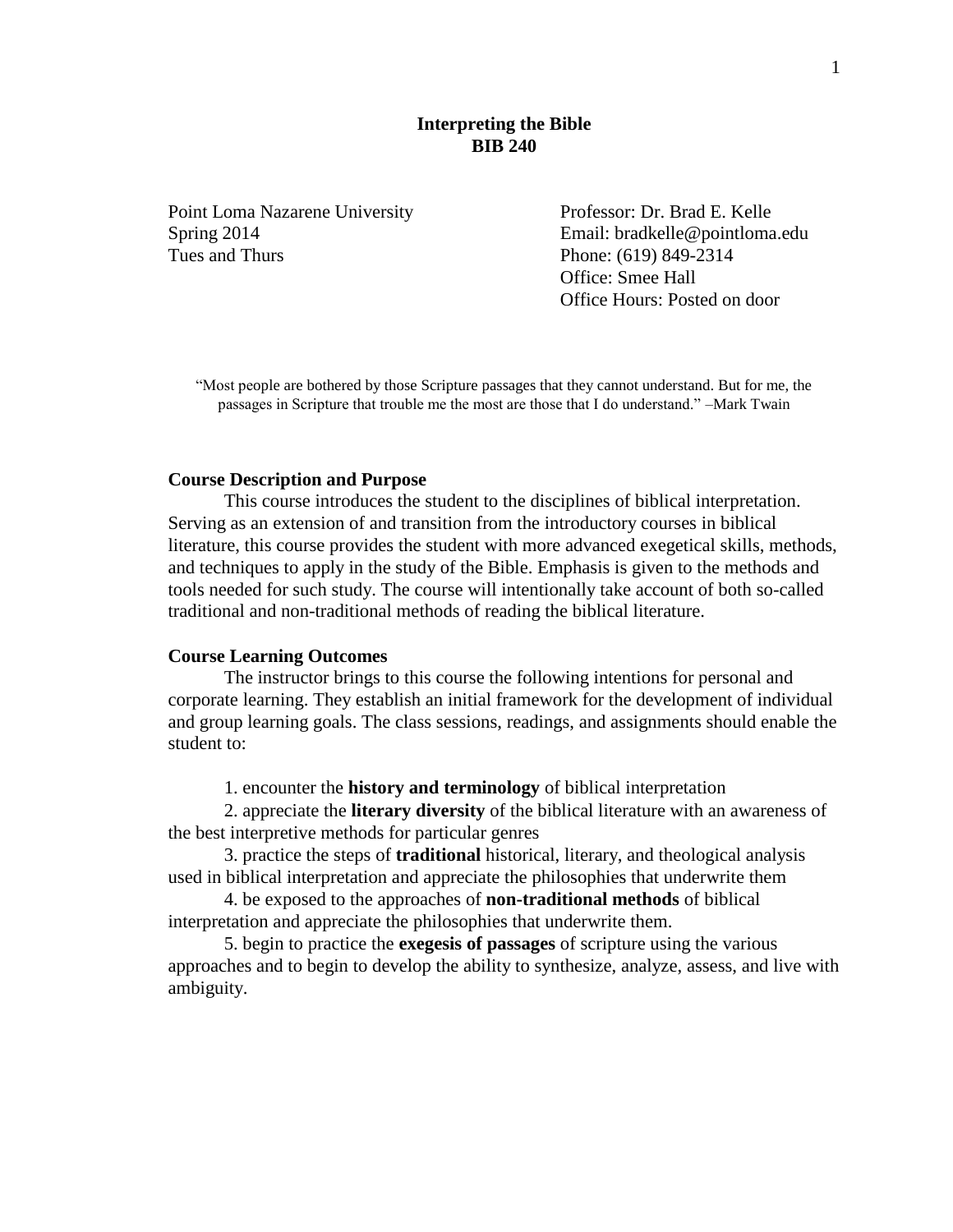## **Course Texts**

1. David Jasper. *A Short Introduction to Hermeneutics.* Louisville: Westminster John Knox, 2004.

2. Steven McKenzie and Stephen Haynes, eds. *To Each Its Own Meaning: An Introduction to Biblical Criticisms and Their Application.* 2d ed. Louisville: Westminster John Knox, 1999.

3. Gordon Fee and Douglas Stuart. *How To Read the Bible for All Its Worth*. 3d ed. Grand Rapids: Zondervan, 2003.

4. Susanne Scholz, ed. *Biblical Studies Alternatively: An Introductory Reader*. Upper Saddle River, N.J.: Prentice Hall, 2003.

5. *Recommended:* William Yarchin, *History of Biblical Interpretation: A Reader*. Peabody: Hendrickson, 2004.

6. A Bible of the student's choosing (NRSV preferred; modern translation required [i.e., no KJV, New KJV, Message, Living Bible, New Living Bible]).

#### **Course Requirements**

1. Class Participation and Attendance: In this journey into the world of biblical interpretation, attendance is a necessity and frequent absences will have a direct effect on the student's grade. *More than three (3) unexcused absences will result in a reduction of the class participation grade. Each absence after the third will be a five-point deduction. Six (6) unexcused absences will result in de-enrollment from the course.* In addition, each student is expected to participate actively in class by contributing to the discussions on the basis of his or her reading of the assigned material.

2. Readings: All readings are required unless otherwise indicated. *Please bring your Bible to each class*. It is important to keep up with the readings on a session by session basis or the information will quickly become overwhelming. Exam questions may be drawn from any assigned reading, even those not explicitly covered in class.

3. Miscellaneous Homework Assignments: In order to enhance the quality of our classroom discussions, the student will complete occasional homework assignments that correlate with a topic of class discussion (see descriptions and due dates on course schedule).

*\*NOTE: All hw assignments must be turned in during the session in which they are due. They MUST be TYPED (they will NOT be accepted in hand-written form), AND they may NOT be submitted via email for full credit (see Late Work Policy).*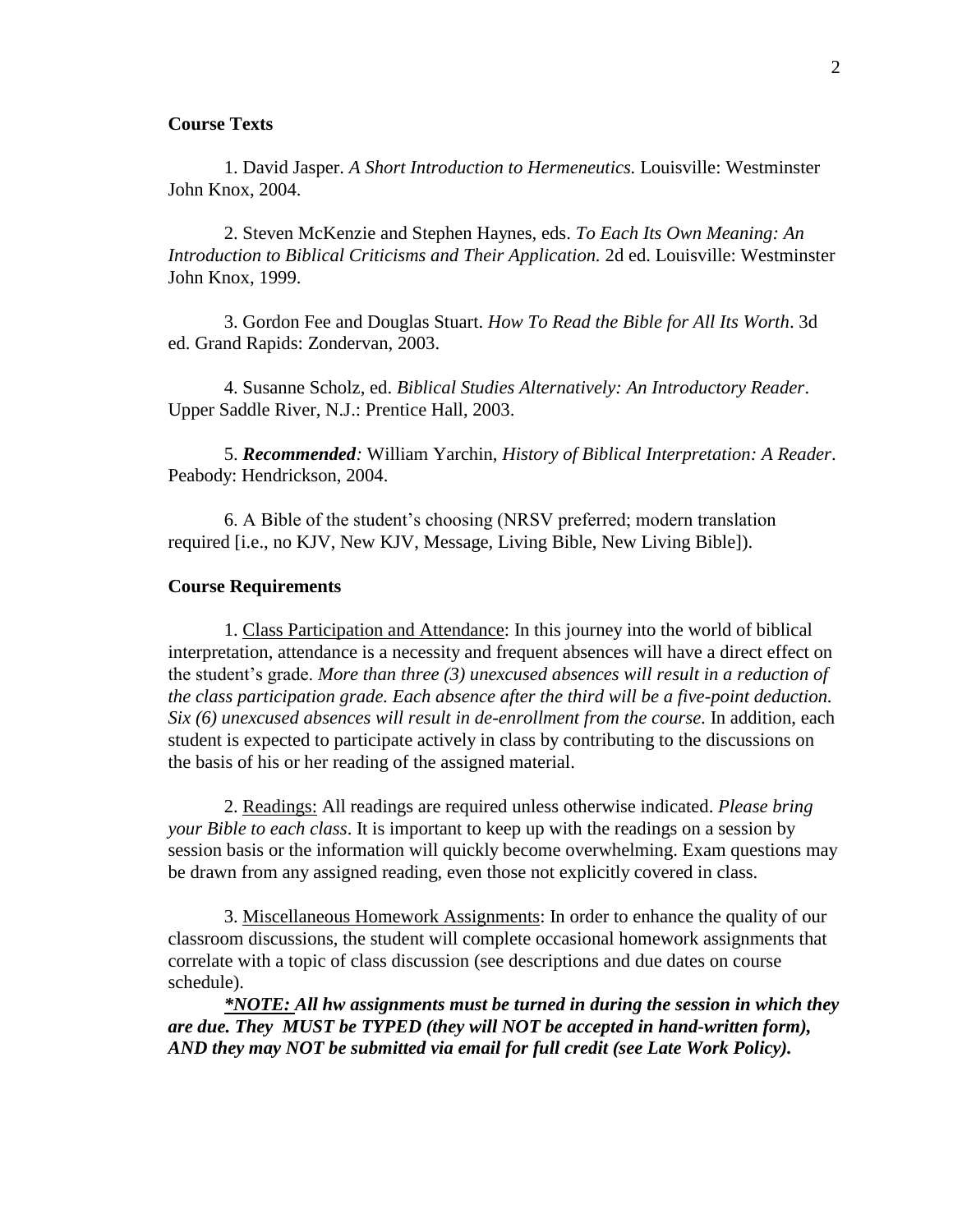4. "Celebrations of Learning": There will be two such "celebrations" (often called, erroneously, "examinations"). Both will be take-home celebrations for which instructions will be given out in class. The first (take-home) celebration of learning will be due *at the start of class on Tues. Feb. 11, 2014***.** The second will be due on *Tues. Apr. 1, 2014.*

5. Exegetical Paper (10-12 pages): The student will prepare a major exegetical paper on a text of his or her choosing. *The student should select a text from the list provided below.* To complete the paper, the student should *use the attached guide for research and writing at the back of the syllabus.* The paper should also include a *minimum of 8 scholarly sources with at least 2 scholarly journal articles*. The paper should be **10-12 pages in length, typed, double-spaced, 12-pt font, with 1-inch margins on all sides**. The paper may be free in style and format but should use a consistent method for citations (SBL, Turabian, MLA, etc.). *The paper is due on Tues. March 25, 2014*.

|                                                       | The passages from which the student may choose include the following: |
|-------------------------------------------------------|-----------------------------------------------------------------------|
| Genesis 3:1-13 (no liberation crit)                   |                                                                       |
| Genesis 16:1-16                                       | John 20:11-23 (no liberation crit)                                    |
| Exodus $14:10-30$ (no feminist crit)<br>Amos $4:1-13$ | John $7:53-8:11$                                                      |
|                                                       | Ephesians $5:21-6:9$                                                  |
| Esther $4:1-17$                                       | Revelation 17:1-18                                                    |

6. Non-Traditional Rewrite of Exegetical Paper (4-5 pages): The student will rewrite their exegetical paper (a mini-rewrite or supplement) from the perspective of feminist criticism, liberationist criticism, race or class considerations (non-traditional methods discussed in class). The paper should be **4-5 pages in length, typed, doublespaced, 12-pt font, with 1-inch margins on all sides.** The student should use *at least 4 scholarly sources, including at least one scholarly journal article.* To complete the assignment, the student should follow the *attached guide for research and writing (with its noted resources*). The style and format may be free but should consistently follow a method of citation and documentation (SBL, Turabian, MLA, etc.). *The paper is due at the scheduled time for the final exam for the course (see university's final exam schedule for date and time)*.

*\*Bottom Line:* **To do well in this class you must 1) be present at the class sessions and take thorough notes, 2) complete the readings and assignments in full, and 3) keep up with the material**

## **Course Policies**

1. Grading: The student's grade will be based on a combination of class participation, reading, assignments, and exams as follows:

| Percentage | Assignment                                |
|------------|-------------------------------------------|
| 5%         | <b>Class Attendance and Participation</b> |
| 10%        | <b>Homework Assignments</b>               |
| 15%        | Celebration of Learning #1                |
| 15%        | Celebration of Learning #2                |
|            |                                           |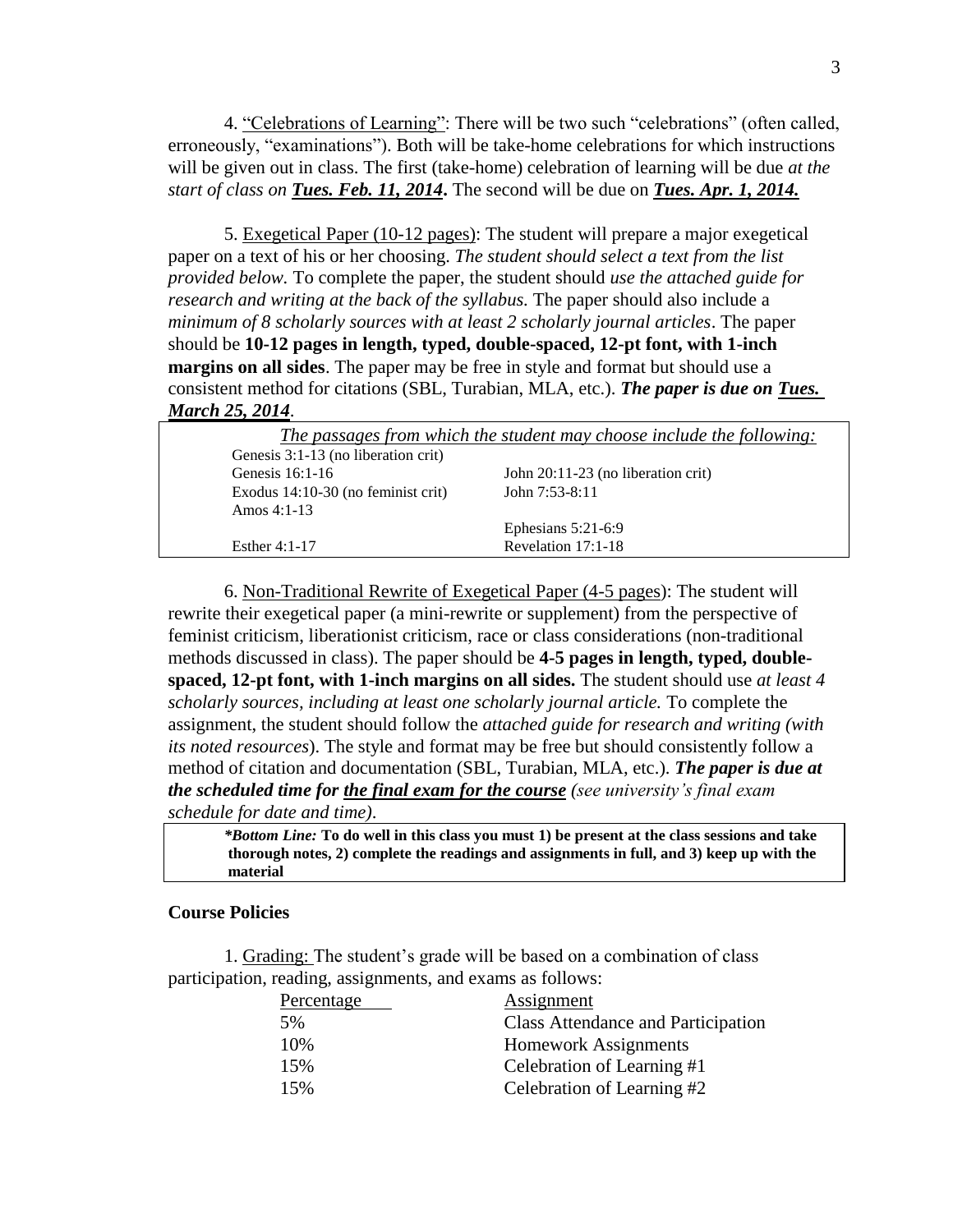| 30%                                                                                           | <b>Exegesis Paper</b>               |  |
|-----------------------------------------------------------------------------------------------|-------------------------------------|--|
| 25%                                                                                           | Non-Traditional Rewrite of Exegesis |  |
| *Grading Procedures: Letter grades are assigned according to the following:                   |                                     |  |
| A = Reserved for outstanding work of exceptionally high quality that reflects a               |                                     |  |
| creative appropriation of course materials and practices (exceptional quality)                |                                     |  |
| B = Work that meets all of the stated course requirements and reflects a firm grasp of course |                                     |  |
| materials and practices ( <i>commendable quality</i> )                                        |                                     |  |
| C= Work that shows a basic grasp of the course materials and practices (acceptable quality)   |                                     |  |
| D= Work that shows serious deficiencies but meets the minimal requirements of the course      |                                     |  |
| (below average but passing)                                                                   |                                     |  |
| F = Work that fails to meet the minimal requirements of the course. No credit given           |                                     |  |

2. Attendance: All attendance policies of the institution apply. Excessive absences will have a direct effect on the final grade. *More than three (3) unexcused absences will result in a reduction of the class participation grade. Each absence after the third will be a five-point deduction. Six (6) unexcused absences will result in de-enrollment from the course.* See Late Work Policy below. Please note that it is the student's responsibility to obtain notes, etc. from other students for any missed classes.

3. Late Work Policy: In order not to be considered "late," all assignments must be submitted **in person, in hard copy, in class** on the day listed as the due date. *NO assignment may be submitted electronically (by email, etc.) for full credit.* If the student "forgets" an assignment, he or she may submit it after class (either electronically or in hard copy) for no more than half credit. *Any assignment submitted electronically (whether late or on-time) will receive no more than half credit.* No assignment will be accepted for credit of any kind more than one week after the original due date. (NOTE: extra-credit assignments must be turned in on or before the due date and will not be accepted late for any credit).

4. Inclusivity: The School of Theology and Christian Ministry is committed to the equality of women and men. Recognizing that people have often used the English language in ways that imply the exclusion or inferiority of women, the school urges students, faculty, and staff to avoid sexist language in public discourse, in classroom discussion, and in their writings. This course will strive to practice sensitivity toward and foster respect for issues of inclusivity in matters of language and conduct. Each student should seek to enrich this inclusive atmosphere in both their class contributions and personal interactions.

#### **Additional Notes**

1. All students are expected to meet the standards for this course as set by the instructor. However, students with learning disabilities (or for whom English is a second language) who have submitted appropriate documentation to the Academic Support Center (ASC) and may need accommodations should discuss options with the ASC during the first two weeks of class. The ASC, at the request of the student, will then contact the instructor with suggested classroom strategies and recommended academic accommodations for this course. Approved documentation must be on file in the ASC prior to the beginning of the semester.

2. The instructor frequently makes use of multi-media materials in presenting lecture topics. These materials include film, art, poetry, and music. It is possible that some of these materials may, at times, prove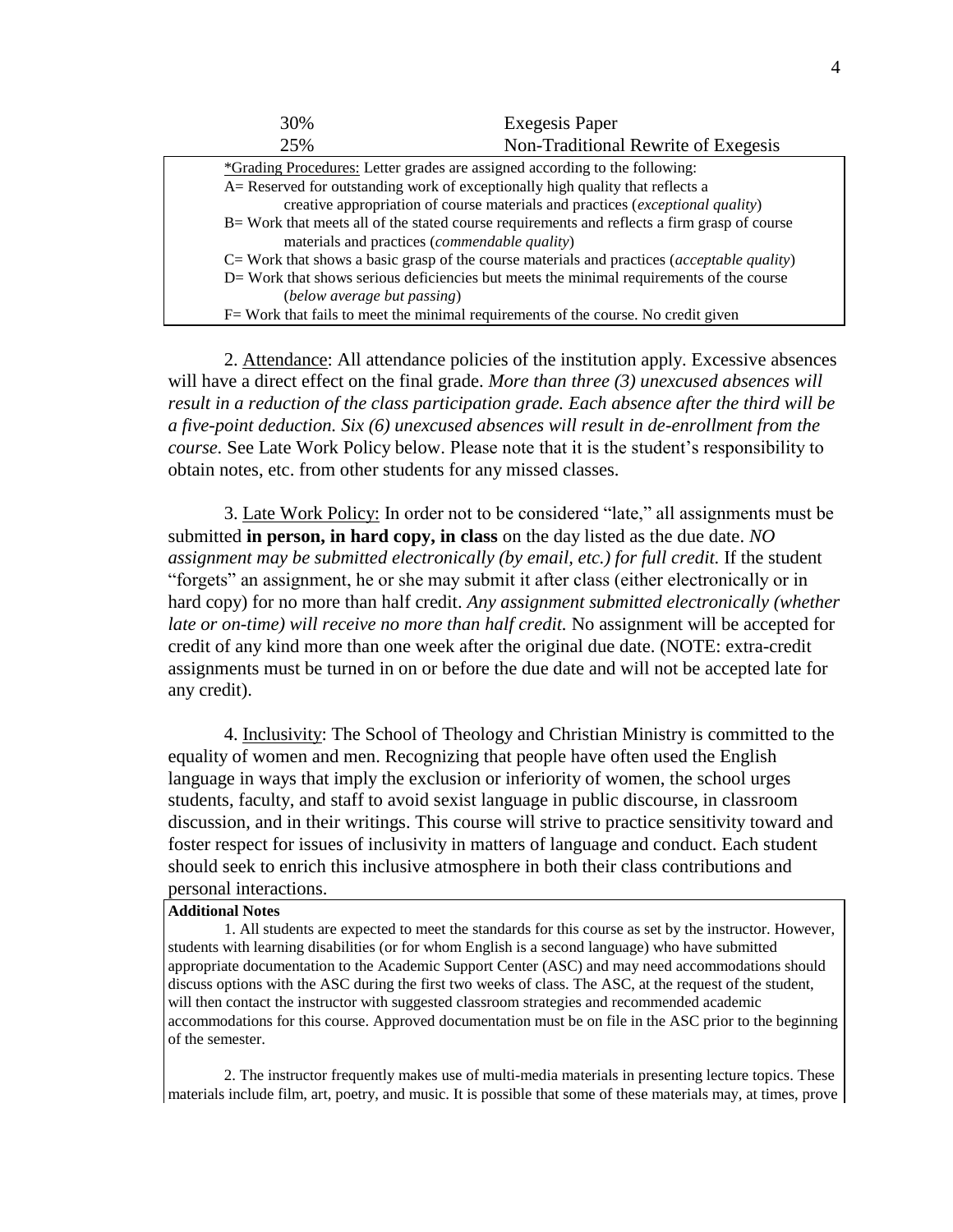offensive to certain sensibilities. The instructor will do his best to notify students of potentially offensive materials before their presentation. However, if students have particular aversions or sensitivities, they are asked to make the instructor aware of such things (even if only by anonymous note) so that any possible offense is avoided as best as possible.

## **Tentative Course Schedule**

### *PART ONE: ON READING THE BIBLE*

## **1. Thurs. Jan. 16**

A. Starting Points: Introduction to the Course

B. Why So Much Interpretation?

## **2. Tues. Jan. 21**

What Are We Doing Here? A Very Brief Introduction to Biblical Interpretation *Readings:* none 

 **\*HW DUE: Think back to your first university-level introduction to the Bible course (whether Old Testament, New Testament, or both). As you reflect on that experience, what were some of the things you did or encountered in that course concerning the critical study of the Bible that were the most challenging for you to get comfortable with or get your mind around? Write out one-paragraph that describes these things and why they were challenging. [5 pts]**

## **3. Thurs. Jan. 23**

What is Exegesis/Biblical Interpretation (part 1)? *Readings:* 1) Fee and Stuart ch.1

### **4. Tues. Jan. 28**

What is Exegesis/Biblical Interpretation (part 2)? *Readings:* 1) Jasper pp.1-24 and 2) C. Holladay, "Contemporary Methods of Reading the Bible," 125-149 (copied)

## **5. Thurs. Jan. 30**

Biblical Interpretation and the Church *Readings:* 1) *Biblical Studies Alternatively,* pp. 5-30 (3 articles)

- **\*HW DUE: After reading the 3 assigned articles for today, write a 1-2 page**
- **response paper that addresses 2 questions: 1) what do you see to be the main overall**
- **points of all three of these articles combined? and 2) What is your personal reaction**
- **to the situation they present and what they say about it? [10 pts]**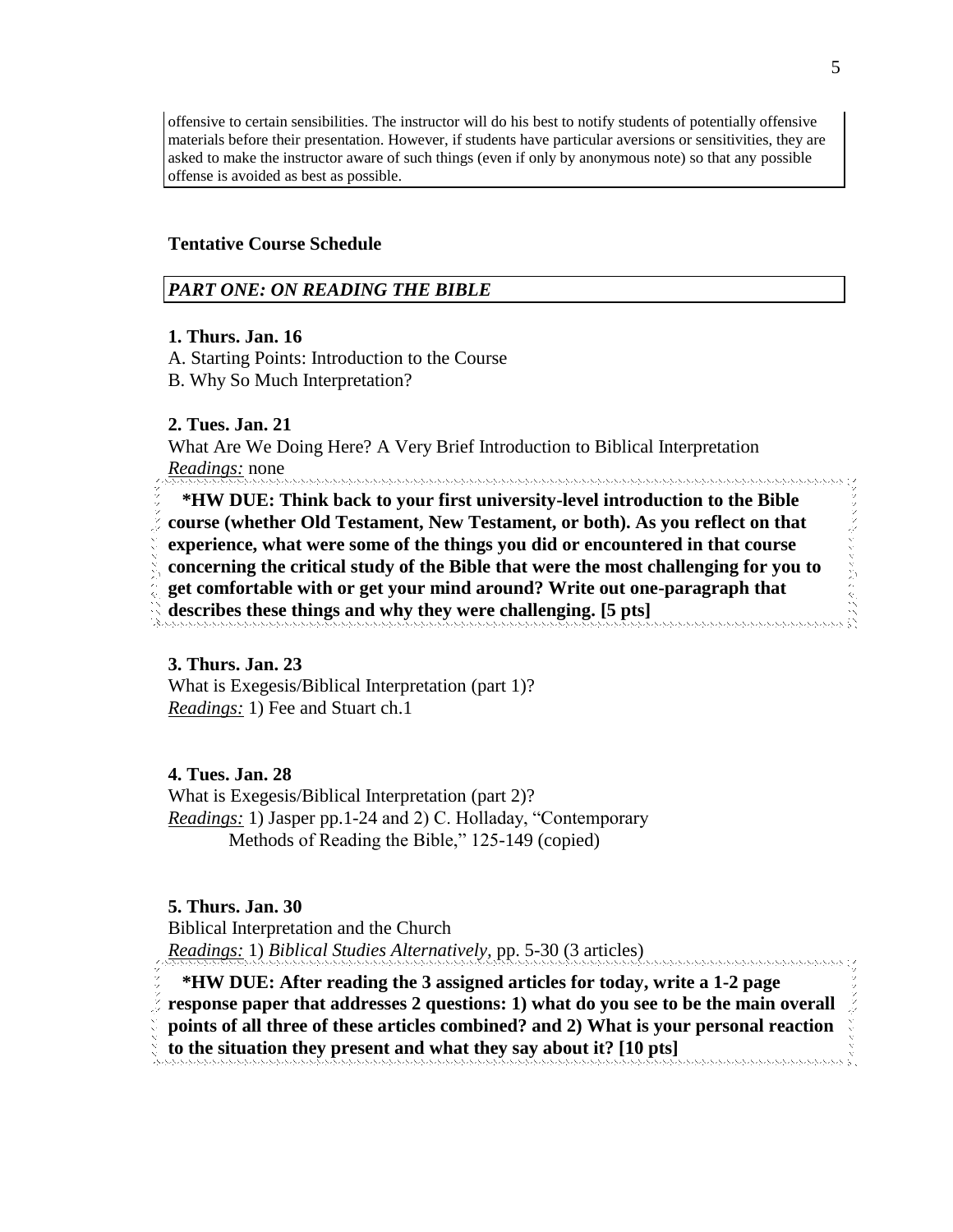**6. Tues. Feb. 4**

Underlying Perspectives on Reading the Bible *Readings:* 1) M. Borg, *Reading the Bible Again*, ch.1-3 (copied) *\*Give out take-home celebration of learning*

 **\*HW DUE: After reading Borg chs. 1-3, write a 1-2 page response paper that addresses 2 items: 1) explain Borg's main thesis that the Bible should be thought of first and foremost as a** *human* **product and why he thinks this is important, and 2) explain how Borg says the Bible can still be authoritative and sacred even if a** 

**human product. What do YOU think of this? [10 pts]**

# **7. Thurs. Feb. 6**

A) The Complexity of So-Called "Biblical" Interpretation

B) \*\**Second half of class: Library tour*

 *Readings:* 1) Robert A. Kraft, "Para-mania: Beside, Before and Beyond Bible Studies," *JBL* 126 (2007): 5-27 (copied)

# *PART TWO: TRADITIONAL METHODS AND BIBLICAL GENRES*

*\*The student should work on his or her passage for the exegetical paper in sequence with the methods discussed in each session.*

## **8. Tues. Feb. 11**

Exegesis before the  $19<sup>th</sup>$  Century: Inner-Biblical, Early Jewish and Christian, Enlightenment, Romanticism

*Readings:* 1) Jasper chs. 2-4

**\*DUE: First Celebration of Learning (take-home; due at start of class)**

**\*OPTIONAL SUPPLEMENT:** If you want to explore further specific examples of exegesis before the 19<sup>th</sup> century, read the following case studies in Yarchin, *History of Biblical Interpretation*:

Ch. 10- Thomas Aquinas Ch. 17- John Calvin

Ch. 4- Justin Martyr Ch. 13- Halakic Interpretation Ch. 5- Origen Ch. 14- Haggadic Interpretation Ch. 7- Augustine Ch. 16- Renaissance Scholarship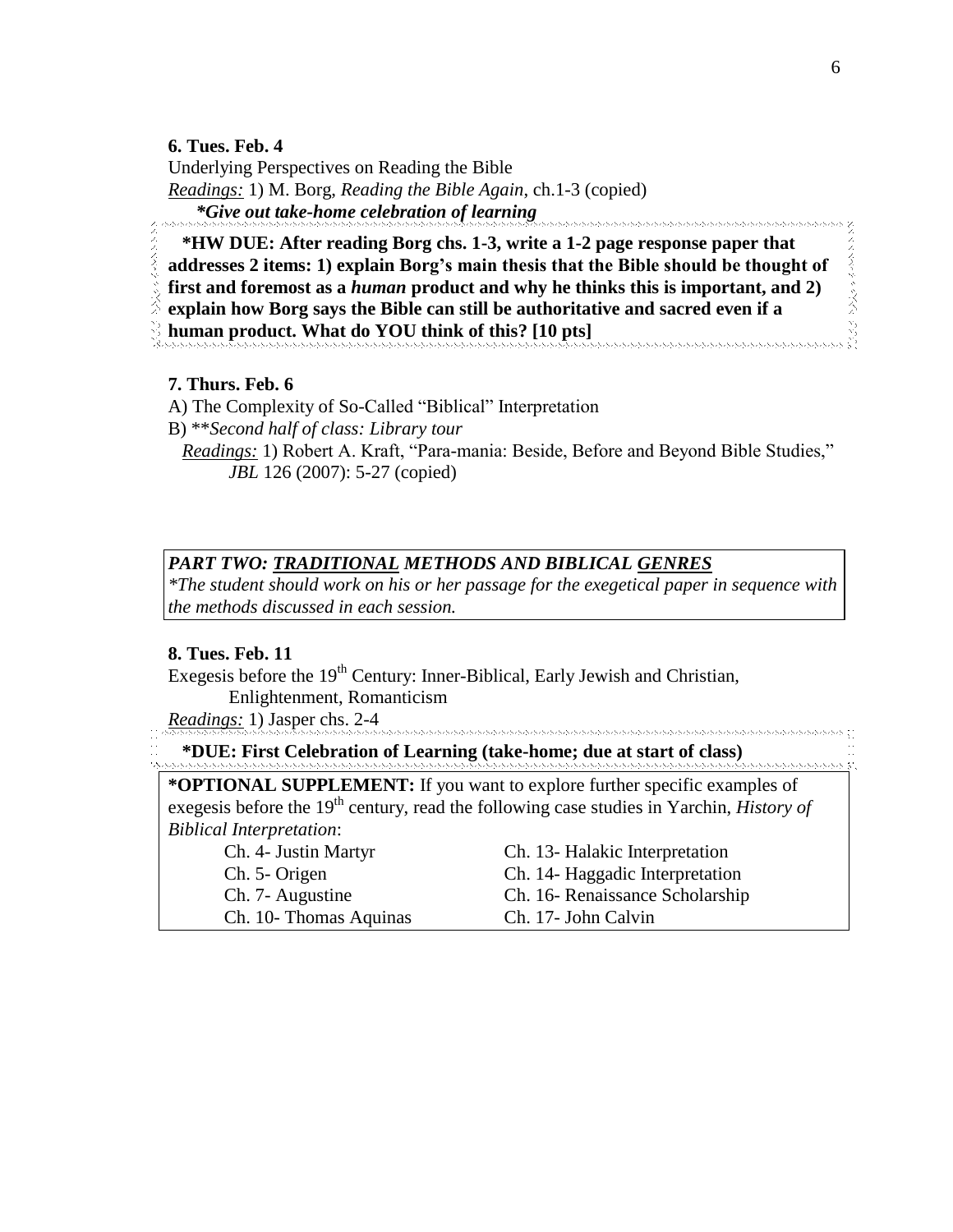# **9. Thurs. Feb. 13**

Text Criticism and Historical Criticism

*Readings:* 1) Fee and Stuart ch.2

2) McKenzie and Haynes ch.1

3) Recommended only: Jasper ch.5

 **\*HW DUE: Drawing upon the information given in Fee and Stuart ch.2, compare Hosea 11:1-7 in three (3) different English translations (remember to say which ones you used). Write down to turn in a list of major differences among the versions, as well as any translation issues that are** *given in the margin notes of your Bibles***. THEN say which of these differences/issues you think might be significant and why.** 

**[10 pts]** 

**10. Tues. Feb. 18**

New Testament Epistles/Letters *Readings:* 1) Fee and Stuart chs. 3 & 4

 **\*HW DUE: Using the six basic parts of a NT letter given in Fee and Stuart pp.56- 57, label the major parts of the NT book/letter of 1 Thessalonians (be aware that all typical parts may not be present). Write this down to turn in. [10 pts]**

## **\*THURS. FEB. 20: SPECIAL SESSION**

 **\*We will attend as a class the Wiley Lecture at 9:30am \*Meet at Crill Performance Hall (look for sign-in attendance sheet in foyer)**

**11. Tues. Feb. 25** Exegetical Workshop Part 1 *Readings:* none

 **\*HW DUE: students should bring with them typed notes or drafts of the following sections of the exegetical paper research guide: a. delimiting the text, b. translating the text, c. literary context, d. historical context. Research on these parts should be virtually complete and comprehensive at this point. Each student will briefly present his/her work to the class. BE SURE TO BRING YOUR BIBLE TO CLASS. [10pts]**

**12. Thurs. Feb. 27** Form Criticism and the Psalms *Readings:* 1) McKenzie and Haynes ch.3 2) Fee and Stuart, ch. 11

 **\*HW DUE: "Analyzing the Genre of a Psalm": Using the handout provided in class, follow the instructions to choose two of the psalms listed and write out a formcritical analysis of each psalm using the instructions provided on the sheet. [10 pts]**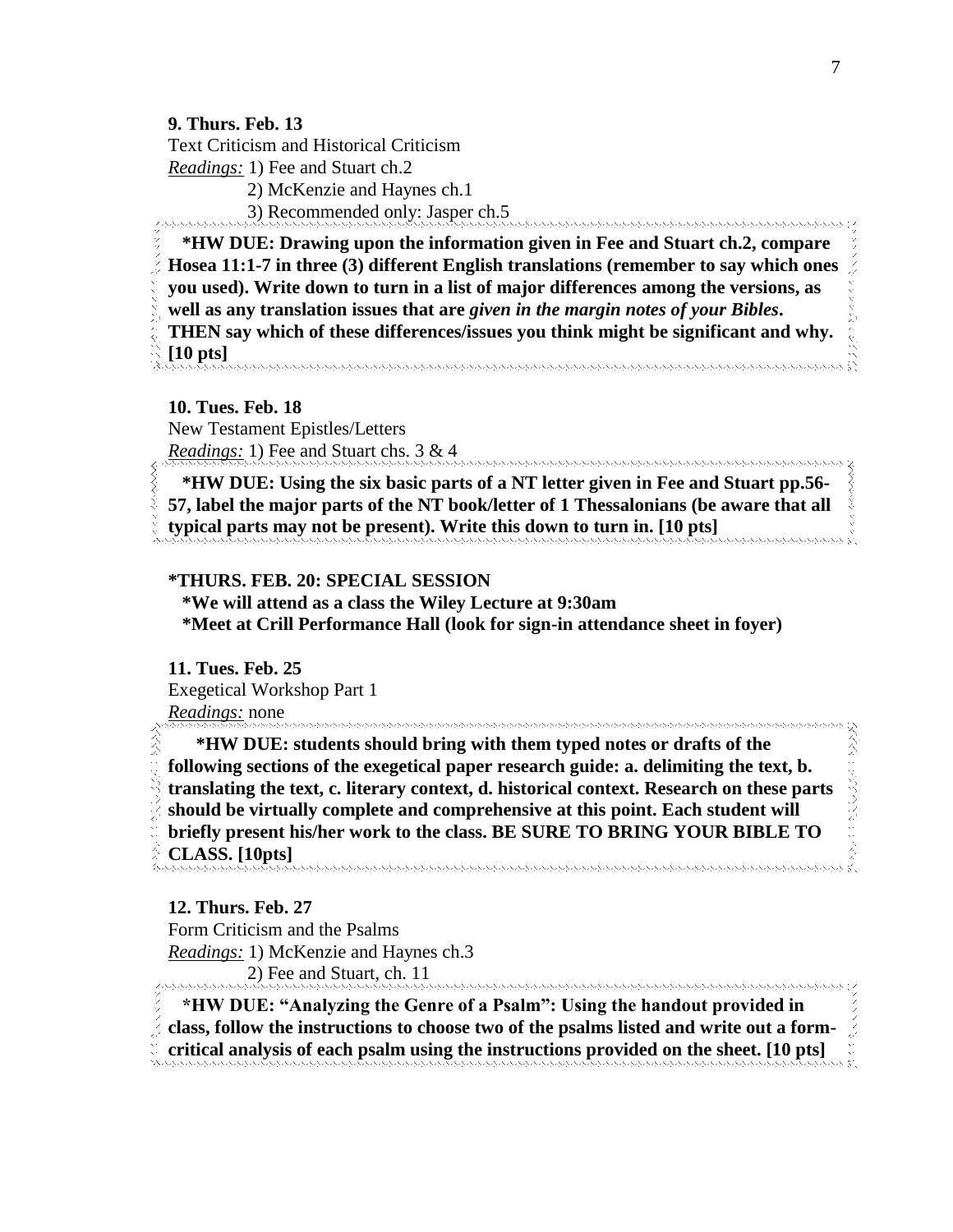**13. Tues. March 4** Old Testament Law and Prophets *Readings:* 1) Fee and Stuart chs. 9 & 10

**14. Thurs. March 6** Exegetical Workshop Part 2 *Readings:* None

 **\*HW DUE: students should bring with them typed notes or drafts of the following sections of the exegetical paper research guide: a. outline of passage, b. form/genre analysis, c. literary artistry/rhetorical devices, d. word studies/dictionary studies, e. theological issues in the text. Research on these parts should be virtually complete and comprehensive at this point. Each student will briefly present his/her work to the class. BE SURE TO BRING YOUR BIBLE TO CLASS. [10pts]**

## **\*TUES. MARCH 11 & THURS. MARCH 13: NO CLASS (Spring Break)**

**15. Tues. March 18** Tradition and Redaction Criticism *Readings:* 1) McKenzie and Haynes chs. 4-5

**16. Thurs. March 20** New Testament Gospels *Readings:* 1) Fee and Stuart ch.7

**17. Tues. March 25** Narrative Criticism and Old Testament Narratives *Readings:* 1) Mckenzie and Haynes ch. 10 2) Fee and Stuart ch. 5 AAAAAAAAAAAAAAAAAAAAAAA

**\*DUE: Traditional exegetical paper due at start of class**

### *PART THREE: THE BIBLE THROUGH NON-TRADITIONAL EYES*

## **18. Thurs. March 27**

Critiquing the Traditional Methods (Postmodern Biblical Criticism pt.1) *Readings:* 1) A. Adam, *What Is Postmodern Biblical Criticism?* ch.1 (copied) 2) Jasper ch.7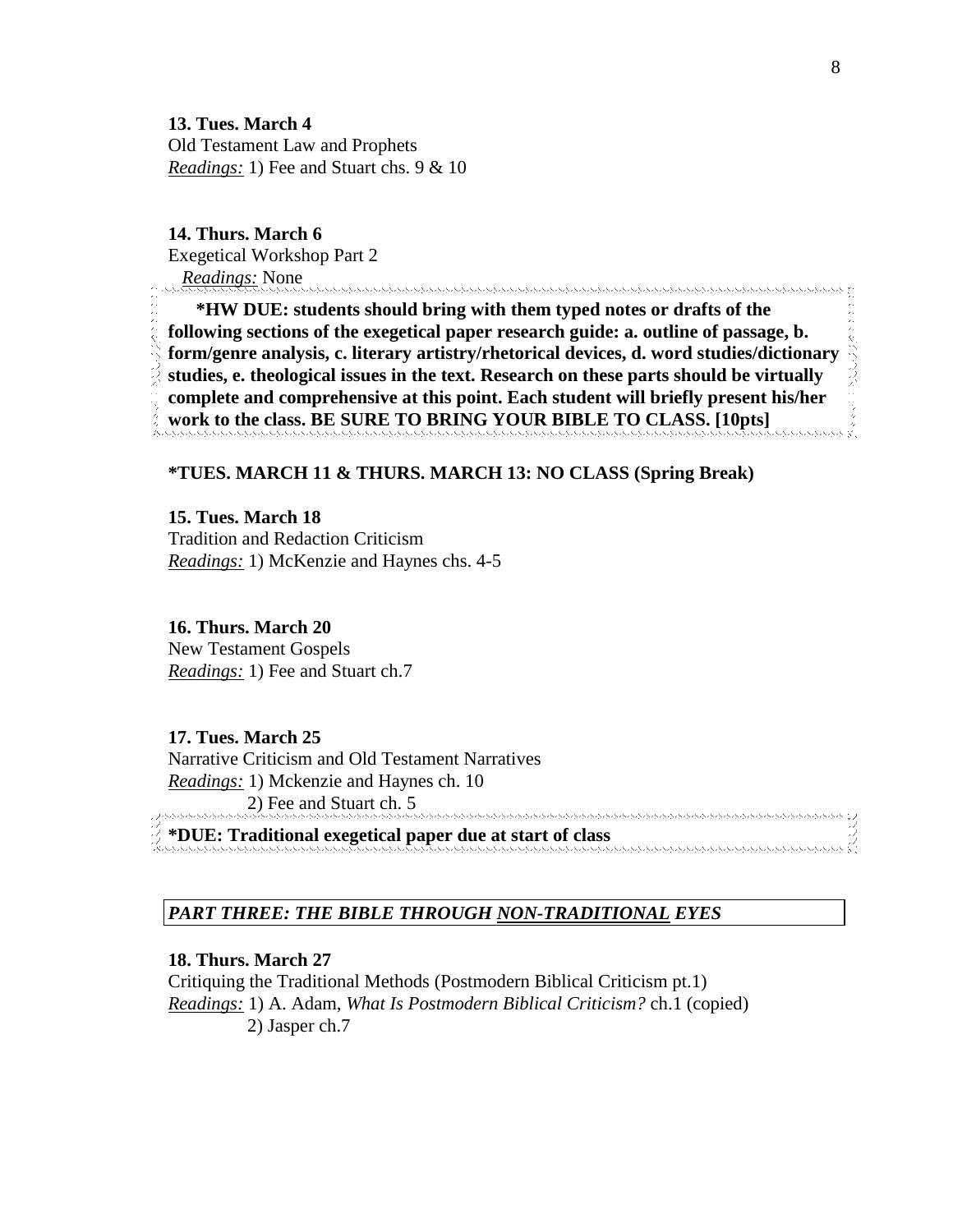### **19. Tues. Apr. 1**

Biblical Interpretation in Protestant Churches

 *Readings:* 1) M. J. Gorman, "The Interpretation of the Bible in Protestant Churches," in Gorman, ed., *Scripture: An Ecumenical Introduction to the Bible and Its Interpretation*, pp. 177-193 (copied)

**\*DUE: Second Celebration of Learning (take-home; due at start of class)**

## **20. Thurs. Apr. 3**

Postmodern Biblical Criticism pt.2

*Readings:* 1) McKenzie and Haynes ch.12

 2) Class divides between two articles (assigned in class): *Biblical Studies Alternatively*, pp. 51-67 ("American Women and the Bible") OR *Biblical Studies Alternatively*, pp. 242-251 ("Reading Texts Through Worlds")

 **\*HW DUE: For the article that you were assigned in class, after reading it, write (type-written) a 1-2 page response paper that explains what you take to be the article's main point AND what you think of it. [10 pts]**

# **21. Tues. Apr. 8** Reader-Response Criticism *Readings:* 1) McKenzie and Haynes, ch.11

## **22. Thurs. Apr. 10**

Feminist Criticism pt.1 *Readings:* 1) McKenzie and Haynes, ch.13 2) *Biblical Studies Alternatively,* pp. 48-50

## **23. Tues. Apr. 15**

Feminist Criticism pt.2

*Readings:* 1) *Biblical Studies Alternatively,* pp.67-79 (articles by Bird and Thimmes) 2) *Biblical Studies Alternatively,* pp. 94-106 (P. Trible, "Eve and Adam: Genesis 2-3 Reread" and "Not a Jot, Not a Tittle")

 **\*HW DUE: Write a 1-2 page (type-written) response paper to the two articles by Phyllis Trible on Eve and Adam: 1) What are the main points she is making and why/how does she make them? and 2) What do you think of her analysis and its implications for reading biblical texts? [10 pts]**

**\*THURS. APR. 17: NO CLASS (Easter Break)**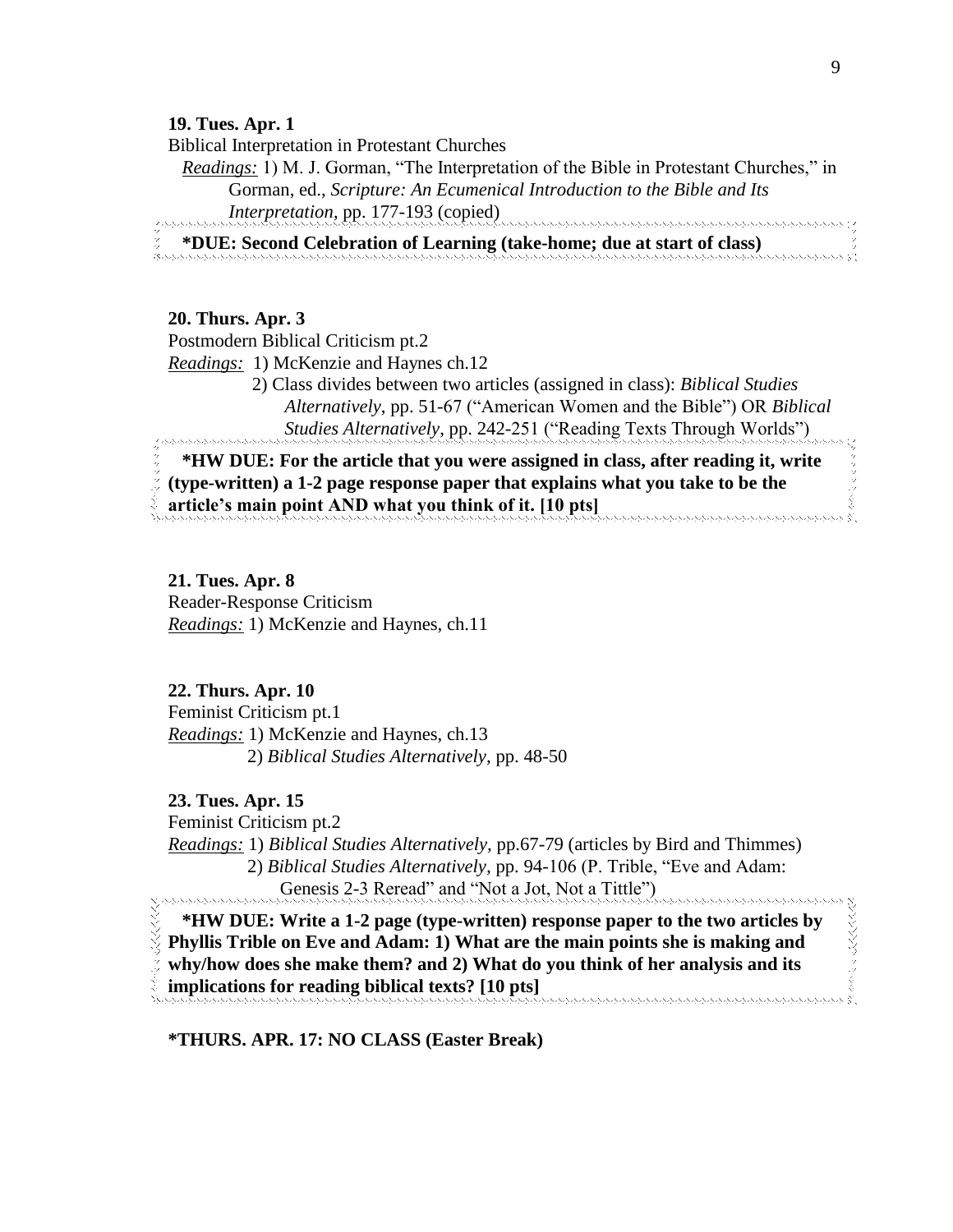## **24. Tues. Apr. 22**

Reading from Social Locations Generally: Liberationist and African-American Criticisms *Readings:* 1) F. Segovia, "Reading the Bible as Hispanic Americans," pp.167-173

(copied)

2) J. Massey, "Reading the Bible as African Americans," pp. 154-160 (copied)

## **25. Thurs. Apr. 24**

Reading from Social Locations Specifically: The Rhetoric of Race *Readings:* 1) *Biblical Studies Alternatively*, pp.171-174 ("Introductory Comment"); pp. 217-228 ("The Curse That Never Was"); pp. 291-307 ("The New Testament: Confronting Its Impact on Jewish-Christian Relations")

 **\*HW DUE: After reading the two articles (focus on the two main articles, not the introductory comment) from** *Biblical Studies Alternatively***, write a 1-2 page response paper (type-written) that explains what you take to be the most important points of both of them AND how they change your perceptions of reading biblical stories in light of the perspective of race. [10 pts]**

## **26. Tues. Apr. 29**

The Rhetoric of Class Generally: Postcolonial Criticism (pt.1) *Readings*: 1) *Biblical Studies Alternatively*, pp. 309-312

> 2) Laura Donaldson, "Postcolonialism and Biblical Reading: An Introduction" *Semeia* 75 (1996): 1-13 (copied)

## **27. Thurs. May 1**

The Rhetoric of Class Specifically: Postcolonial Criticism (pt.2) *Readings:* 1) *Biblical Studies Alternatively,* pp. 368-384 (Botha article) 2) *Biblical Studies Alternatively,* pp. 400-405 ("Canaanites, Cowboys, and Indians")

# **\*HW DUE: Write a 1-2 page response paper (type-written) to the article**

**"Canaanites, Cowboys, and Indians": 1) How does this article provide a reading** 

**based on perspectives of class and postcolonialism, AND 2) what do you think of** 

**what you see in this article? [10 pts]**

## **28. During finals week—our scheduled day for final exam: Date TBA according to university's Final Exam schedule**

A. Employing the Fruits of Exegesis and Thinking about the Future B. The Journey toward "Critical Commitment" *Readings:* 1) Jasper, pp. 133-137

**\*NOTE:** *Non-Traditional Rewrite of Exegetical Paper is due at the scheduled time for the final exam for the course* (see university's final exam schedule)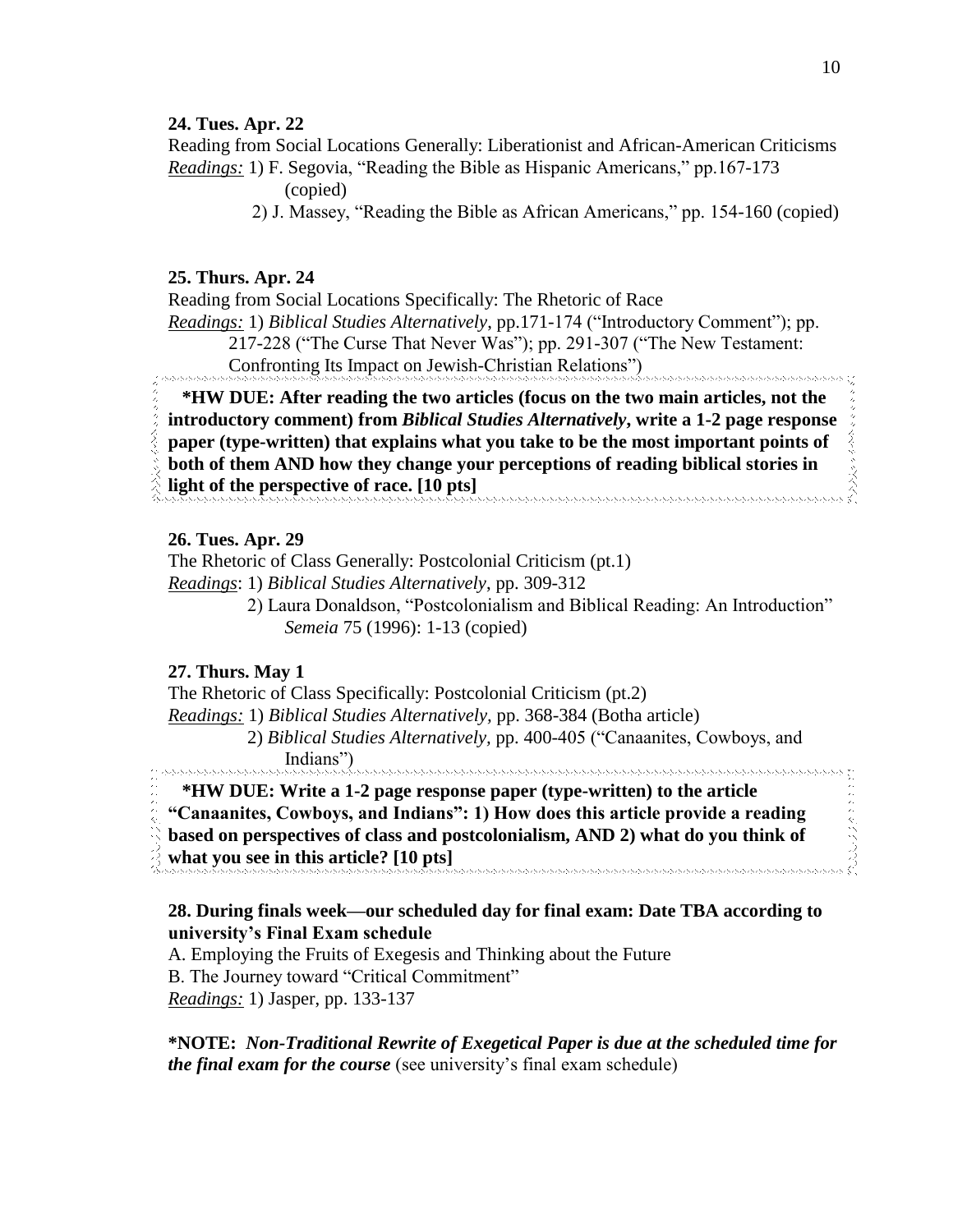# **TRADITIONAL EXEGETICAL PAPER GUIDE PART ONE Instructions for** *Researching* **the Paper**

#### PART 1: Identify Your Text

1. "Delimit your text"- Identify the beginning and ending of your text. What clues and indicators mark the beginning and ending of the text?

2. "Translate your text"- read and compare at least four different translations (e.g. NIV, NRSV, NAB, etc.) of your text. Note any textual problems in margins or footnotes. Note words that seem significant or problematic.

#### PART 2: Locate Your Text

1. Literary Context- What immediately precedes your text? What immediately follows your text? How does your text seem to fit and function in this context?

2. Historical Context- Using sources like commentaries and histories of Israel or New Testament background books, what seems to be the historical background of the text? Describe that background with its key events, persons, etc. How does the text fit and function in that historical context?

#### PART 3: The Form of Your Text

1. Make an outline of the structure and movement of the text. \*Label the components by **function within**  the text, **not** by **content** of the text.

2. What type of material is the text? A story? A poem? A letter? A law? What are the unique elements of this form? How does this form impact the interpretation of the text?

3. Where in "real life" might you have this form/ type of material? Worship setting? Home setting? School setting? Royal palace setting?

#### PART 4: Analyze Your Text

1. Within the text itself, what literary artistry do you see? What rhetorical devices are used? How do these devices affect the meaning of the text? Look for and note:

| Repetition                                | Anaphora (repeated use of initial word)                                                       |
|-------------------------------------------|-----------------------------------------------------------------------------------------------|
| Hyperbole (exaggeration for effect) Irony |                                                                                               |
| Simile (one thing like ned to another)    | <b>Rhetorical Questions</b>                                                                   |
| Metaphor (implied comparison)             | Dialogue between Characters                                                                   |
|                                           | r key words, names, and places which seem significant. Use Rible Dictionaries and Concordance |

2. Note key words, names, and places which seem significant. Use Bible Dictionaries and Concordances to explore the significance of these words.

3. Address the theological issues in the text: What appears to be the major theological affirmations in this text? What is being said about God? about humanity? about salvation?

#### PART 5: Research Your Text

1. Use at least **eight commentaries/books** and **2 scholarly journal articles** to add to your work. *Particularly use these to add detailed information about each of the components of the guide that you have worked through (ex: historical context, literary context, etc.)* 

#### PART 6: Apply Your Text

1. How could you bring this text to bear on human need? How could you apply this text in a setting of preaching, teaching, etc.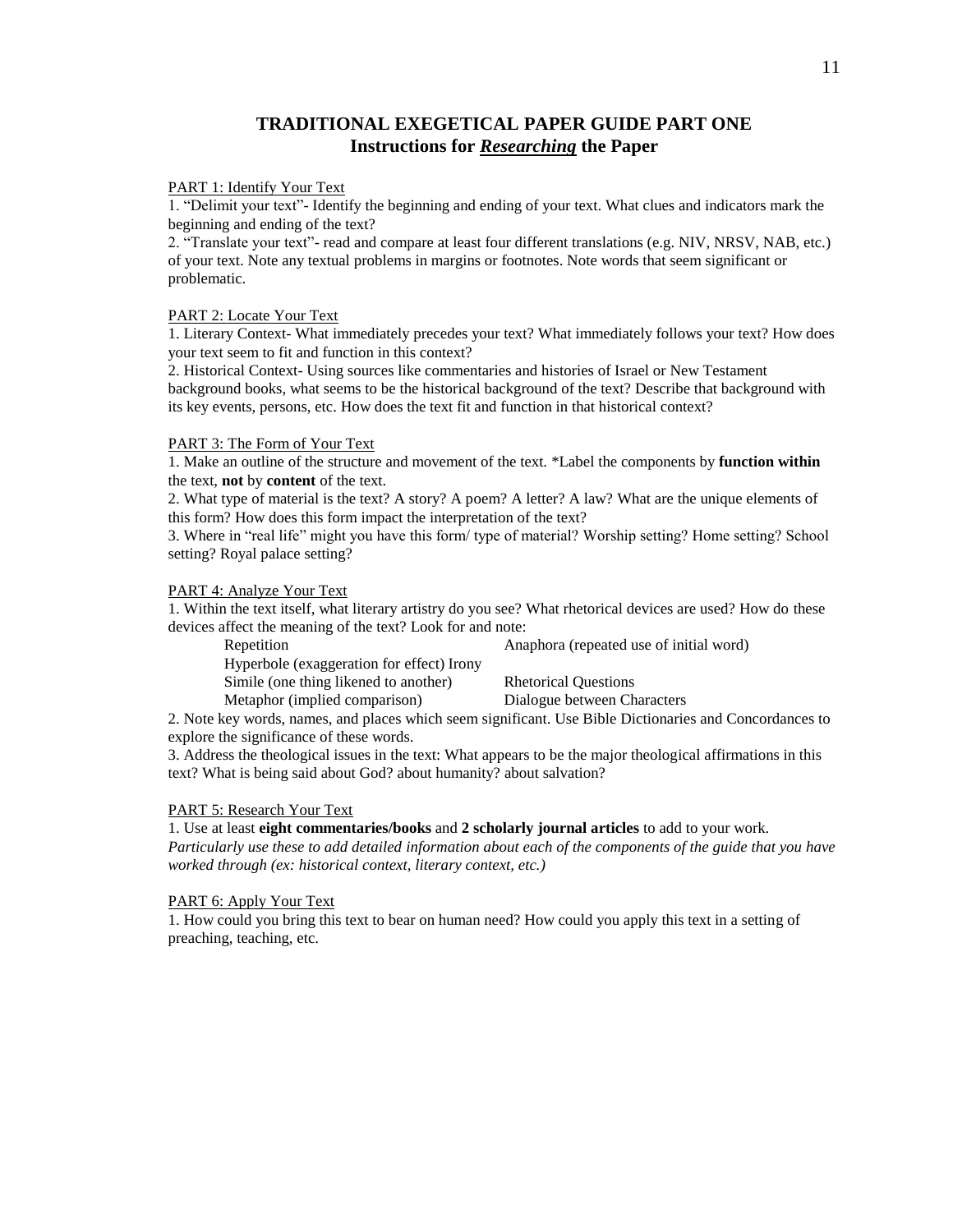# **TRADITIONAL EXEGETICAL PAPER GUIDE PART TWO Instructions for** *Writing* **the Paper**

\*\*Your main goal is to write your research from page one of these instructions. In order to do that, follow these guidelines in putting together your final paper:

1. Turn in your final paper TYPED, DOUBLED SPACED, WITH 12 PT. FONT AND 1-INCH MARGINS ON ALL SIDES.

2. Make sure to reference any authors that you cite, including the book, page number, etc. in a consistent form throughout the paper.

3. The final paper should be 10-12 pages in length.

### **Format for the Paper**

*\*think of your paper as a guided tour through your passage, where you are the tour guide who is leading an informed, yet not expert, reader through a critical interpretation of your chosen text*

1. Opening/ Introductory paragraphs- Give a general introduction to your text:

- a. Give a basic summary of what happens in your text (brief!)
- b. Explain why you and others find this text significant in general
- c. Provide your thesis for what this text is/is doing/is saying, etc.

2. Give the outline of your text that you have devised (major units, subunits)—this should be in regular outline form

\*\**the following sections (##3-6) should be thought of as background to orient your reader to the unit-by-unit analyses that will form the body of the paper. Here you are providing the orienting information to set up your reading of the passage:*

3. Note and discuss any significant textual and translation issues that arise from your comparison of different English translations.

4. Describe what comes before and after your text and how your text fits and functions in that context (literary context).

5. Describe the form or type (genre) of material that your text is and how this impacts its interpretation.

6. Discuss the specific historical background of the text and how the text fits and functions within that historical context.

\*\**The following section (#7) should constitute the body of the paper. Here, organize the paper according to your outline (in other words, discuss the text by going sequentially through the major units as you have defined them). In the discussion of each unit, you should bring together the relevant insights you gained in your research especially from*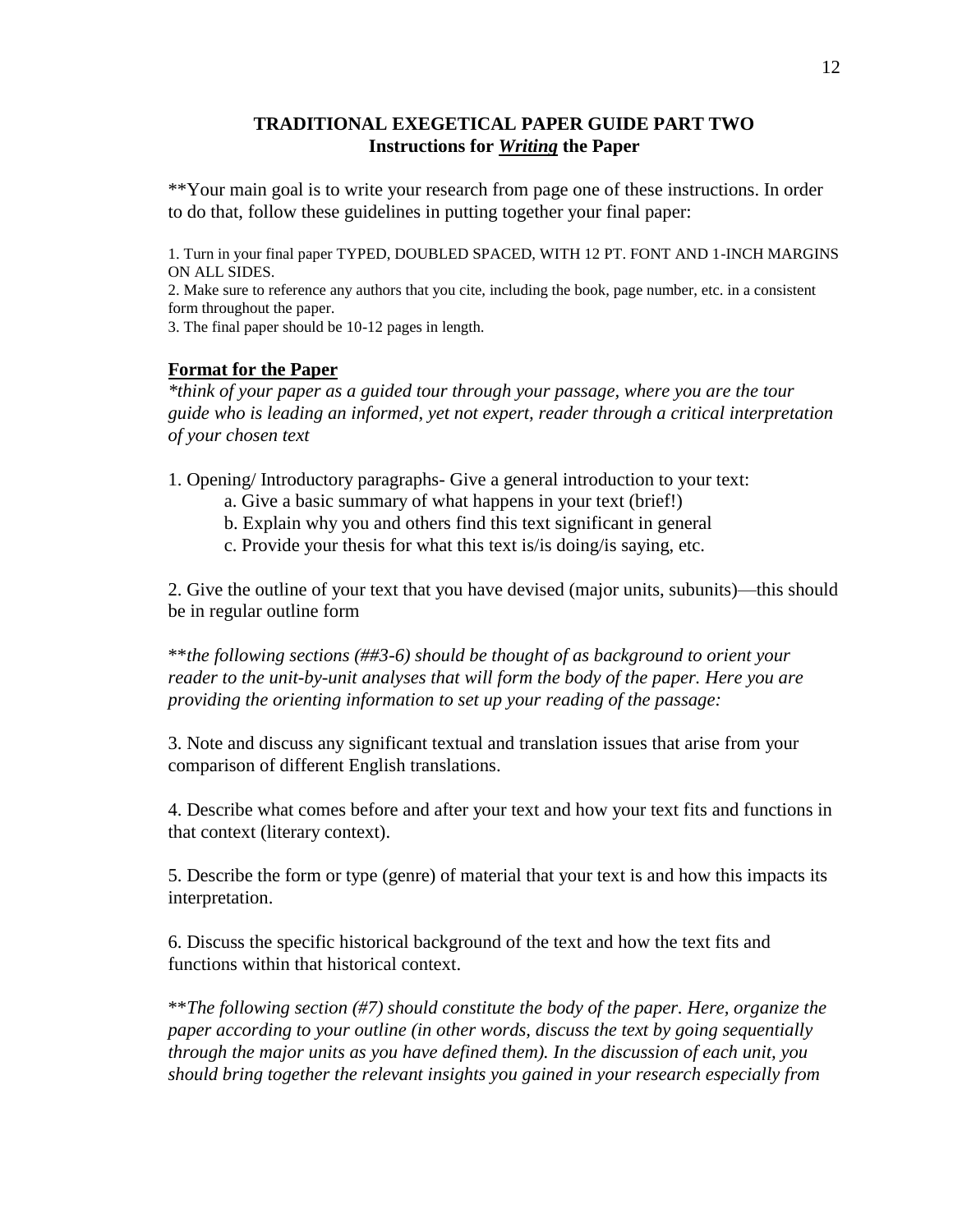*Part 4 on the research guide. You should also bring in the supplemental insights you gained from commentaries and other sources for each unit. So:* 

7. Walk through the passage unit by unit (following your outline of it) discussing the major literary devices found in the text, significant words, and any insights from commentaries (note: this is the primary part of the exegetical paper).

*\*The final sections of your paper should be thought of as the conclusion of your guided tour:*

8. Discuss the major theological affirmations in the text (from Part 4, number 3 on the research guide)

9. Drawing upon your work from Part 6 on the research guide, conclude your paper by proposing a specific way to apply this text. Include a sermon outline (with introduction and conclusion), an outline for a Sunday School lesson, etc., or some other concrete (but brief) example of application.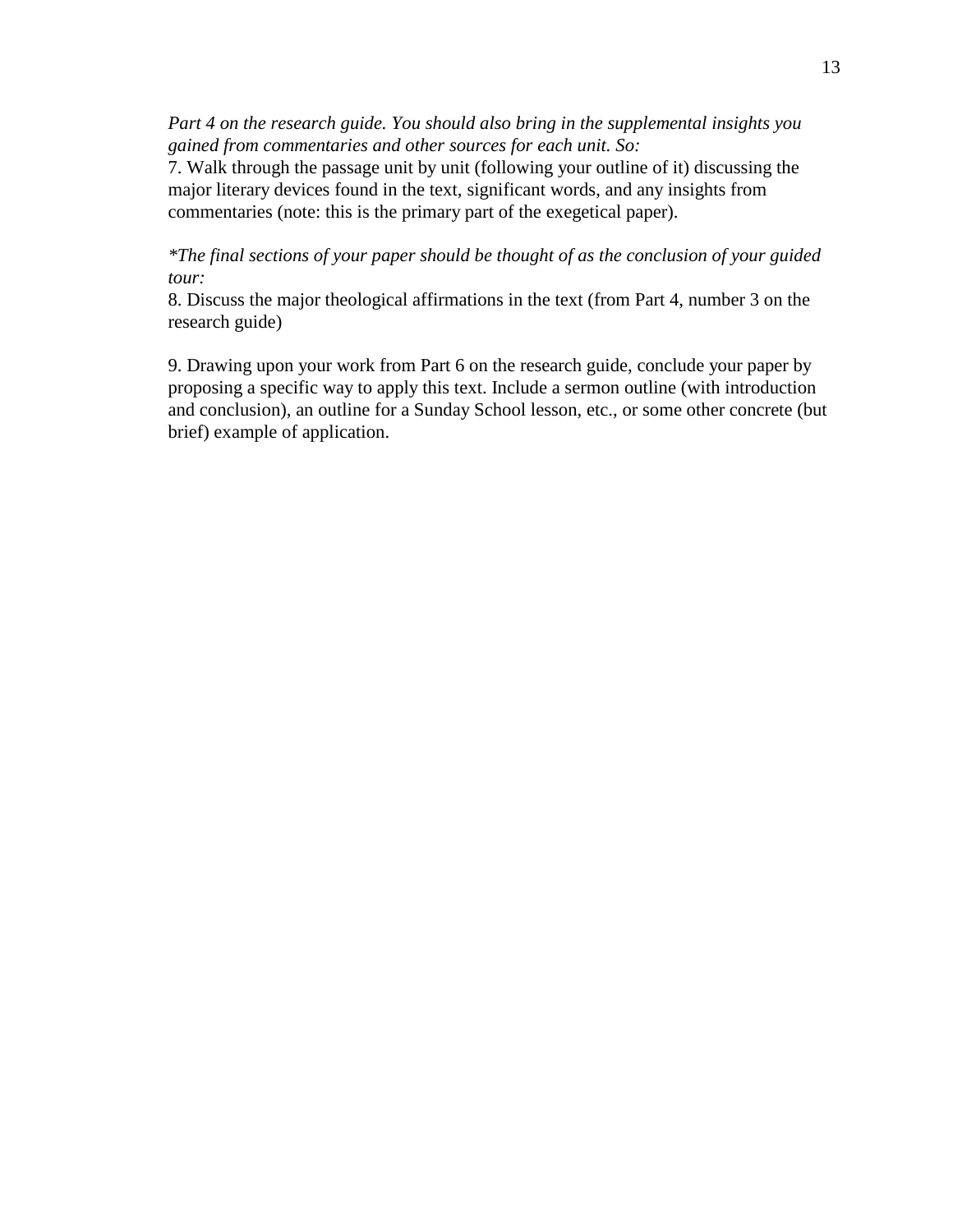## **NON-TRADITIONAL REWRITE of Exegetical Paper Guide for Research and Writing**

**INSTRUCTIONS:** The student will rewrite their exegetical paper (a mini-rewrite or supplement) from the perspective of feminist criticism, liberationist criticism, or other race or class considerations (non-traditional methods discussed in class). The paper should be **4-5 pages in length, typed, double-spaced, 12-pt font, with 1-inch margins on all sides.** The student should use *at least 4 scholarly sources, including at least one scholarly journal article.* The style and format may be free but should consistently follow a method of citation and documentation (SBL, Turabian, MLA, etc.). *The paper is due at the time of and on the day of the final exam for the course.*

*\*IMPORTANT NOTE:* Each student's paper should *conclude* with a section that offers a critical assessment in general of the chosen method/perspective. This should be a discussion of the method's/perspective's perceived *strengths* and *weaknesses*, especially as they came out in trying to employ the method on a particular text. Refer back to our class discussions and the McKenzie and Haynes book chapters covering these methods.

**1. Feminist Criticism:** The student should take the issues and questions raised by feminist criticism (as presented in class) and go back through his or her text discussing how consideration of those issues and questions changes and/or supplements his or her initial exegesis of the text. For example, "how are women portrayed?," "how are gender and power and violence portrayed?," etc. The student should search for commentaries, books, or articles that may relate to his or her specific text but from a feminist perspective.

Some additional resources for feminist criticism in general that help to illustrate the method include the following:

- a. A. Laffey, *A Feminist Introduction to the Old Testament: A Feminist Perspective*
- b. C. Newsom and S. Ringe, eds., *The Women's Bible Commentary*
- c. *The Postmodern Bible* ch.6
- d. E. Schussler Fiorenza, "Feminist Hermeneutics," *Anchor Bible Dictionary* vol. 2, pp.783-791

**2. Liberationist Criticism:** The student should take the issues and questions raised by liberationist and Third-World criticisms (as presented in class) and go back through his or her text discussing how consideration of those issues and questions changes and/or supplements his or her initial exegesis of the text. For example, "how do themes of liberation and oppression show up in the text?," "how does the text speak to the needs of the poor?," "how does the text represent an ideology that serves to oppress or liberate the poor?," etc. The student should search for books or articles that may relate to his or her specific text but from a liberationist or Third-World perspective.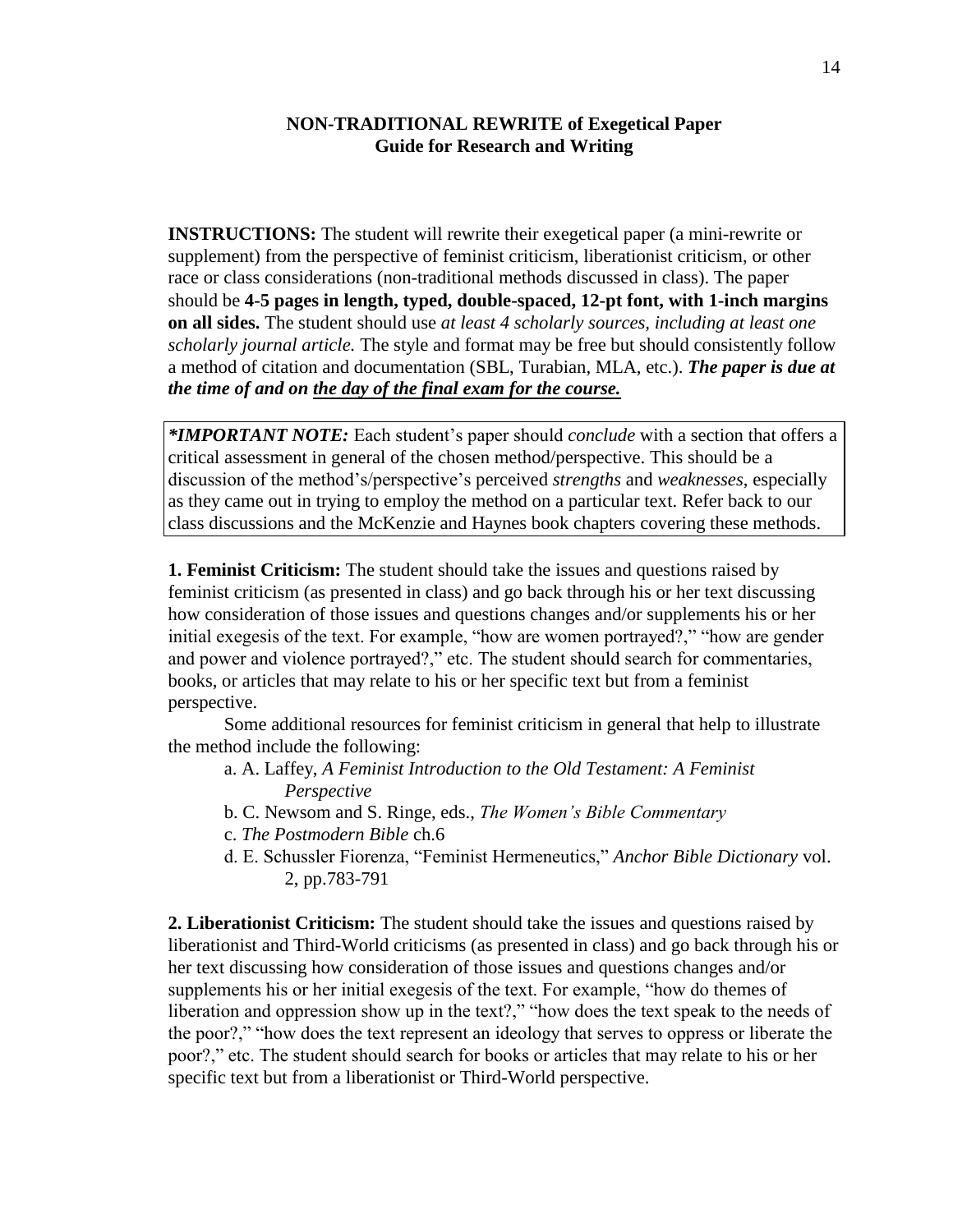Some additional resources for liberationist criticism in general that help to illustrate the method include the following:

- a. McKenzie and Haynes, *To Each Its Own Meaning*, ch.14
- b. *The Postmodern Bible*, ch.7
- c. A. Ceresko, *Introduction to the Old Testament: A Liberation Perspective*
- d. C. Rowland, ed. *The Cambridge Companion to Liberation Theology* (Cambridge Companions to Religion; Cambridge: Cambridge University Press, 1999).

**3. Race or Class Considerations:** The student should take the issues and questions raised by race or class analysis (for example, Postcolonial Criticism) and go back through his or her text discussing how consideration of those issues and questions changes and/or supplements his or her initial exegesis of the text. For example, what elements of race or class considerations are at work in the text? What kinds of race or class issues/problems/concerns does this text raise for *readers* in contemporary settings? The student should search for books or articles that may relate to his or her specific text but offer a race or class analysis of the specific text.

For resources, the student should especially model his/her work after the articles in the *Biblical Studies Alternatively* book sections that deal with race and class. As an additional resource, the student might consult

a. *The Postmodern Bible,* ch.7

- b. R. Sugirtharajah, ed., *Voices from the Margin: Interpreting the Bible in the Third World* (2d ed.; Maryknoll: Orbis, 1995).
- c. R. Sugirtharajah, *Postcolonial Reconfigurations: An Alternative Way of Reading the Bible and Doing Theology* (St. Louis: Chalice, 2003).
- d. M. W. Dube Shomanah, "Post-Colonial Biblical Interpretation" in *Dictionary of Biblical Interpretation* (Nashville: Abingdon, 1999), vol. 2, pp. 299- 303.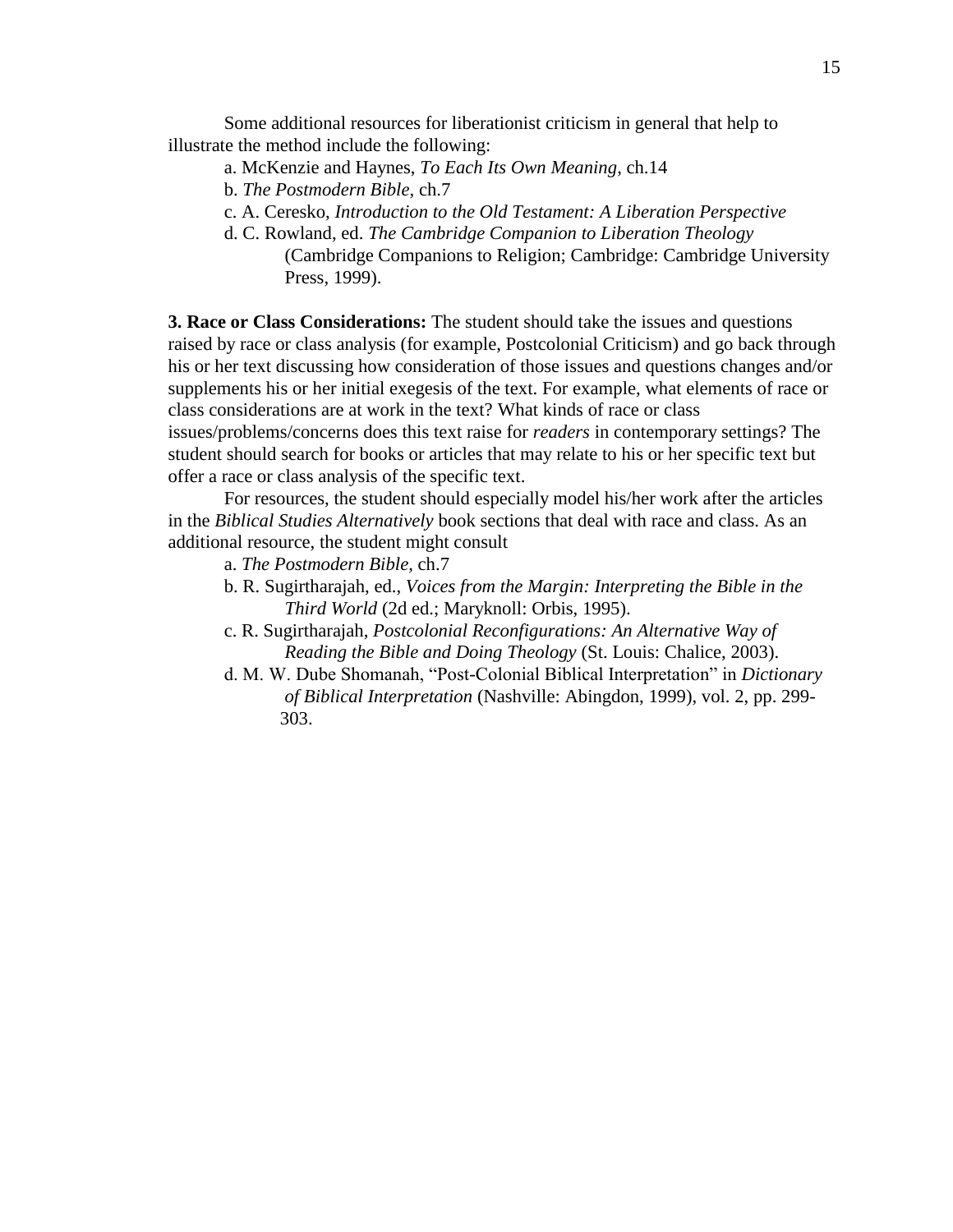### **Starter Bibliography for Biblical Interpretation**

Adam, A., ed. *Handbook of Postmodern Biblical Interpretation*. St. Louis: Chalice Press, 2000.

\_\_\_\_\_\_\_\_\_\_. *What is Postmodern Biblical Criticism?* Guides to Biblical Scholarship. Minneapolis: Fortress, 1995.

Barton, J., ed. *The Cambridge Companion to Biblical Interpretation*. Cambridge: Cambridge University Press, 1998.

\_\_\_\_\_\_\_\_. *Reading the Old Testament: Method in Biblical Study*. Philadelphia: Westminster, 1984.

\_\_\_\_\_\_\_\_. *The Nature of Biblical Criticism.* Louisville: Westminster John Knox, 2007.

Bazylinski, Stanislaw. *A Guide to Biblical Research: Introductory Notes*. Subsidia Biblica 28. Rome: Pontifical Biblical Institute, 2006.

Berlinerblau, Jacques. *The Secular Bible: Why Nonbelievers Must Take Religion Seriously*. Cambridge: Cambridge University Press, 2005.

The Bible and Culture Collective. *The Postmodern Bible*. New Haven: Yale University Press, 1995.

Borg, M. *Reading the Bible Again for the First Time*. San Francisco: Harper, 2001.

Brettler, Marc Zvi. *How To Read the Bible.* Philadelphia: Jewish Publication Society, 2005.

Brown, Jeannine K. *Scripture as Communication: Introducing Biblical Hermeneutics*. Grand Rapids: Baker, 2007.

Camery-Hoggart, Jerry. *Reading the Good Book Well: A Guide to Biblical Interpretation*. Nashville: Abingdon, 2007.

Carmody, Timothy R. *Reading the Bible: A Study Guide*. Paulist Press.

Danker, F. *Multipurpose Tools for Bible Study*. Minneapolis: Fortress, 2003.

Davis, E. and Hays, R. eds. *The Art of Reading Scripture*. Eerdmans.

Enns, Peter. *Inspiration and Incarnation: Evangelicals and the Problem of the Old Testament*. Grand Rapids: Baker, 2005.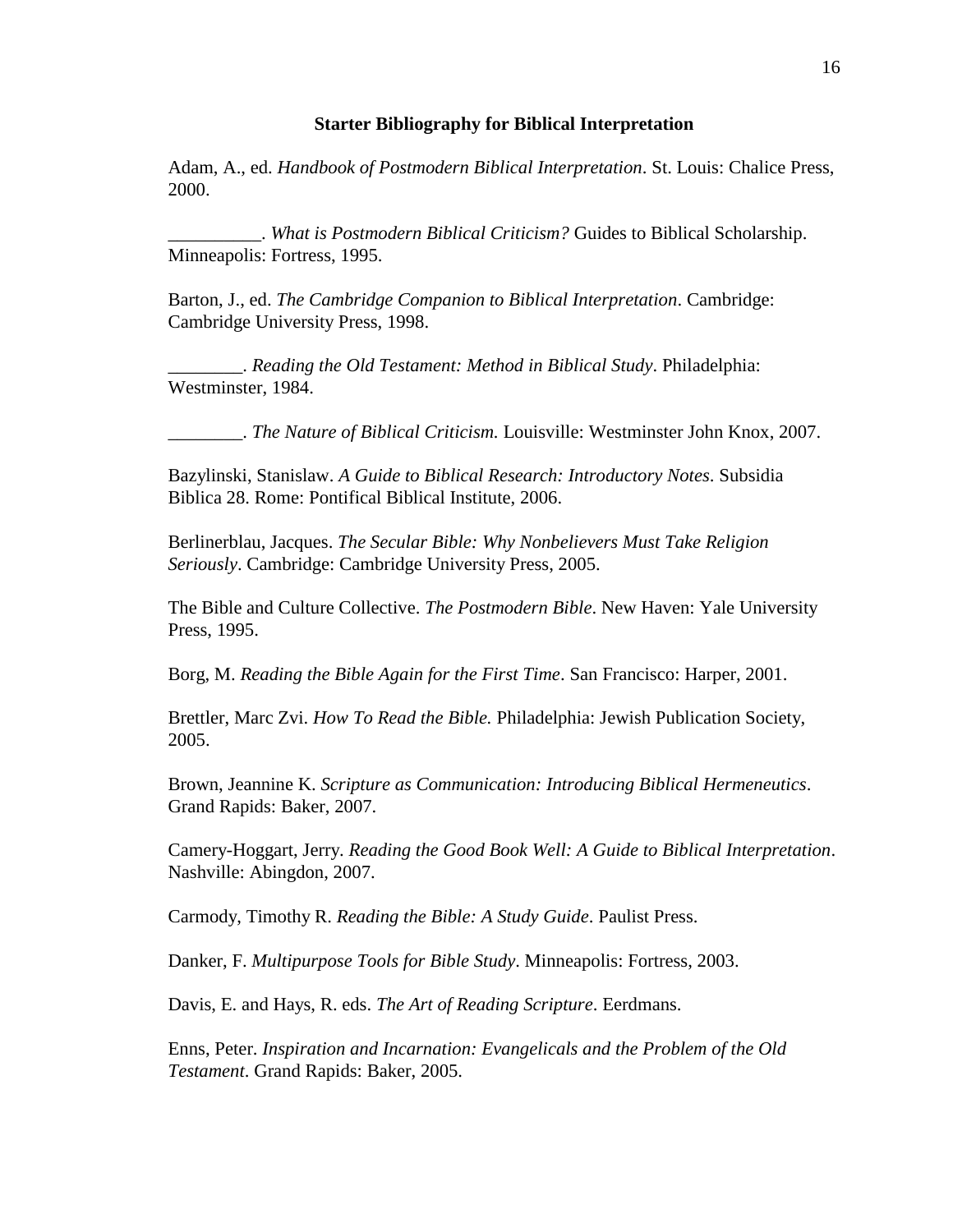Exum, J.C. and Clines, D.J.A., eds. *The New Literary Criticism and the Hebrew Bible*. Valley Forge: Trinity Press International, 1993.

Fee, G. and Stuart, D. *How to Read the Bible for All Its Worth*. 3d ed. Grand Rapids: Zondervan, 2003.

Fowler, R., Blumhofer, E., and Sergovia, F. *New Paradigms for Bible Study: The Bible in the Third Millennium*. Continuum.

Gillingham, S. *One Bible, Many Voices: Different Approaches to Biblical Studies*. Grand Rapids: Eerdmans, 1998.

\_\_\_\_\_\_\_\_\_\_. *The Image, the Depths, and the Surface: Multivalent Approaches to Biblical Study*. Sheffield: Sheffield Academic Press, 2002.

Gorman, M. J., ed. *Scripture: An Ecumenical Introduction to the Bible and Its Interpretation*. Peabody: Hendrickson, 2005.

Gorman, M. *Elements of Biblical Exegesis: A Basic Guide for Students and Ministers*. Hendrickson.

Hayes, J.H., ed. *Dictionary of Biblical Interpretation*. 2 vols. Nashville: Abingdon, 1999.

Hayes, J.H. and Holladay, C. *Biblical Exegesis: A Beginner's Handbook*. 3d ed. Lousiville: Westminster John Knox, 2007.

Helmer, Christine, ed. *Biblical Interpretation: History, Context, and Reality.* SBLSymp 26. Atlanta: Society of Biblical Literature, 2005.

Jasper, D. *A Short Introduction to Hermeneutics.* Louisville: Westminster John Knox, 2004.

Köstenberger, A. J. and Richard D. Patterson, *An Invitation to Biblical Interpretation: Exploring the Hermeneutical Triad of History. Literature, and Theology* (Invitation to Theological Studies Series; Kregel, 2011).

Longman, T. *Literary Approaches to Biblical Interpretation*. Foundations of Contemporary Interpretation vol. 3. Grand Rapids: Academie Books, 1987.

McKenzie, S. and Haynes, S. eds. *To Each Its Own Meaning: An Introduction to Biblical Criticisms and their Application.* 2d ed. Louisville: Westminster John Knox, 1999.

Moyise, Steve. *Introduction to Biblical Studies.* 2d ed. T&T Clark Approaches to Biblical Studies. London: T&T Clark, 2004.